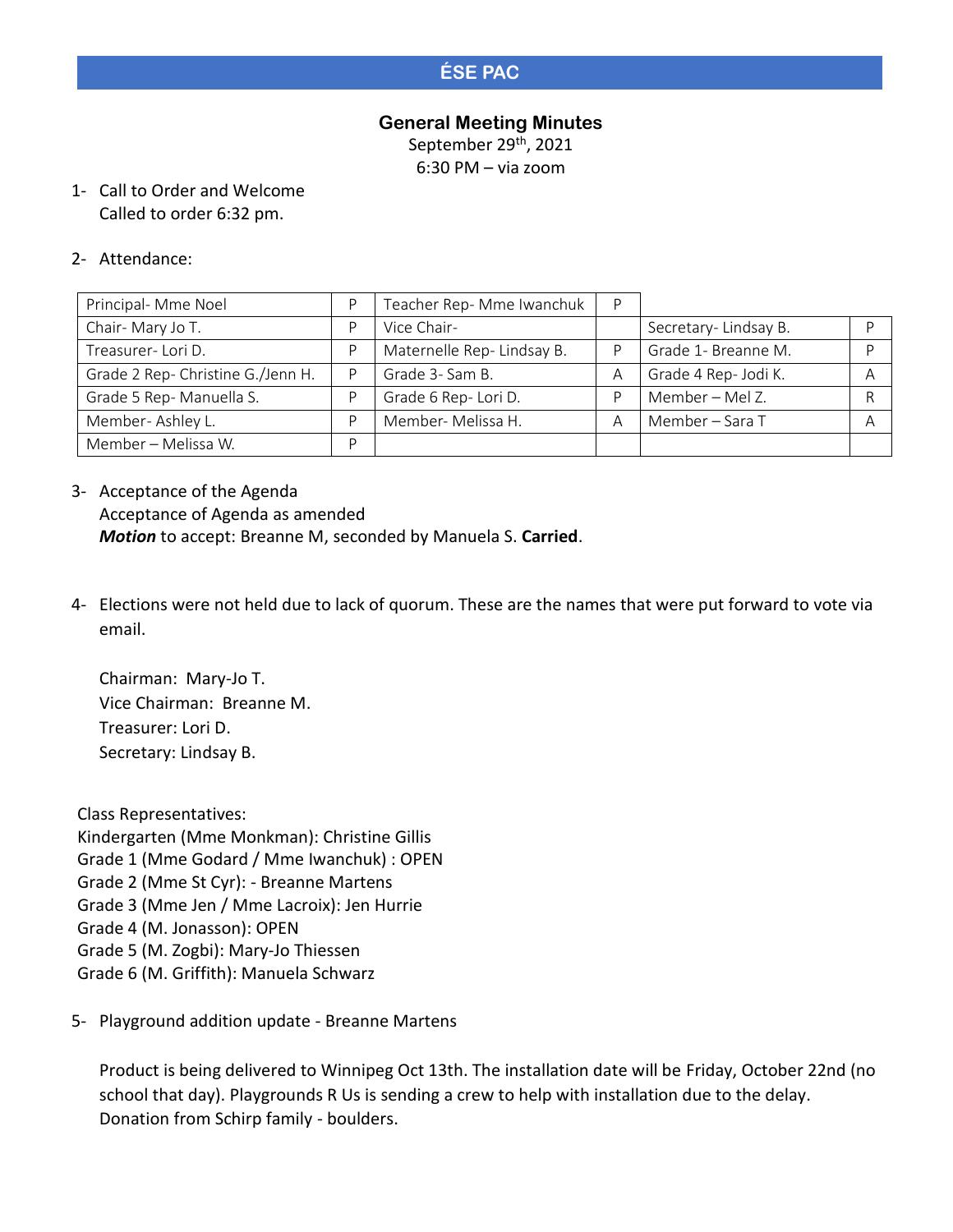### **ÉSE PAC**

Mary-Jo is organizing volunteers for the install. We are still needing volunteers to stain the old play structure and raking pea gravel. If you would like to volunteer.

PAC will be providing lunch for the volunteers.

At the request of Playgrounds R Us, for safety, it is respectfully requested that volunteers don't bring children to the installation.

6- Treasurer's Report (see financial report for more details)

Lori provided a summary of last year's income and expenses so that there is reference for the coming year. The next financials will only include the current year.

6.1: Munch a Lunch update

- Paid the annual fee for 2021-2022 of \$168 in June. Munch a Lunch is used to organize orders and payments for various fundraisers.

6.2: 2021 ESE Grade 6 grads fundraised money

*Motion* to have \$358.44 forwarded to SPC Grade 7 immersion class. -Lori D.

Second - Christine G. **Carried**.

6.3: Classroom Enrichment funds (Motion)

*Motion* to fund \$125 per class (7) for classroom enrichment. - Lori D.

Second: Breanne M. **Carried**.

- 7- Brainstorm Fundraising ideas and have ready to present for October PAC meeting
- Glenlea Greenhouses (May) Lori volunteered to organize
- Consider donating (send Munch A Lunch link) MJ volunteered to organize
- Shelmerdine's (Nov) Mary-Jo to ask Jen Hurrie if she will organize
- Archies Christine volunteered to organize
- Suggestion: Farm2School Veggie fundraiser (Christine will look into it)

Hot lunch options were discussed. The idea of pre-packaged food from a restaurant (ie. Subway). Mme Noel will look into the provincial guidelines and will consult with staff to see if it's a possibility. Provincial Guidelines state that staff must prepare and distribute food. Therefore, unfortunately, we cannot have an outside restaurant prepare food for the school.

8- Set dates for future PAC Zoom meeting – Tuesday, October 26<sup>th</sup> @ 6:30 Wednesday, November 24<sup>th</sup> @ 6:30

Additional comments/questions:

Question was asked about increased outdoor time for students with regards to mask breaks and mental health.

Mme Noel's response: When students are outside or 2m apart they can take off masks. Students are encouraged individually to take short masks breaks when they feel they need it.

Staff have been encouraged to bring their students outside and have been more outside more than usual this year.